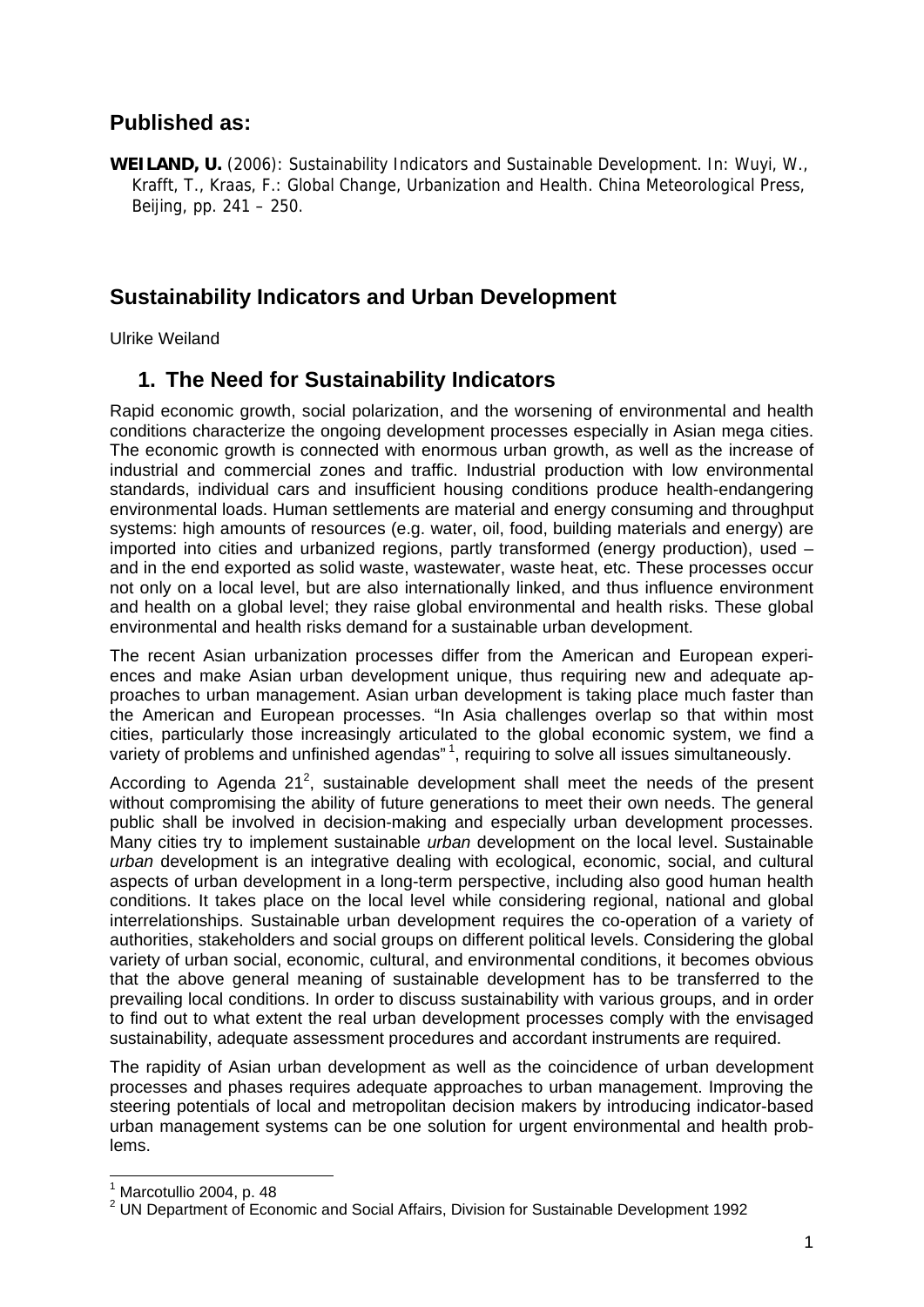In order to unfold a reliable basis for political and planning decisions on all levels, Agenda 21 demands for developing indicators for sustainable development. Common indicators like GDP (Gross Domestic Product) and the information about single resource and material fluxes meet the information needs of sustainable development insufficiently. The use of sustainability indicators shall support the development of self-regulating environmental, social, and economic systems, including urban systems up to mega cities.

# **2. Sustainability Indicators – Approaches, Purposes, Types**

A broad variety of indicators and indicator sets exist, including those in the field of (sustainable) urban development, but to date no methodical standard has been derived on how to develop indicators. Commonly, indicators are parameters that describe situations or circumstances not directly able to be ascertained. An indicator also can be characterized as "a summary and synthesized measure that indicates how well a system might be performing."<sup>3</sup> They can measure quantitative or estimate qualitative data, answer different purposes, and be used in different contexts; hence, various indicator types can be differentiated.

Since 1992, many sustainability indicator approaches have been developed on international, national, regional, and local levels, both in industrialized and in developing countries<sup>4</sup>. Highly aggregated indices exist beside indicator sets with many single indicators; partly, a few complex key indicators are combined with a large number of simple indicators. The indicator sets of the World Bank<sup>5</sup> and the United Nations<sup>6</sup> aim at a comprehensive, integrative implementation of Agenda 21. The Urban Indicators Programme (UIP) of the UNCHS (United Nations Centre for Human Settlements) shall support both the implementation of Agenda 21 and Habitat-Agenda. The UN-indicator set and methodological descriptions are expected to be released in 2006. Most of these indicator sets also comprise human health indicators.

The indicator set of the WHO (World Health Organization) aims at supporting explicitly health and environment analyses for decision making.<sup>7</sup>

Also many cities and towns, mainly in the Western world, but also in China<sup>8</sup> have elaborated sustainability indicators.<sup>9</sup> The North American city of Seattle, for example, emphasizes the long-term cultural, economic, and environmental health and vitality as fundamental elements of sustainable urban development. The indicator set of Seattle is at present being revised; the new indicator set will be drawn up this year.<sup>10</sup> The emergence of a European-wide urban policy has given an impulse to define comparable quality of life indicators for European cities in order to monitor urban development and policy implementation.<sup>11</sup>

The ecological footprint<sup>12</sup> is an example of a sustainability index with an environmental focus; it estimates the amount of space that an individual or a city uses in order to survive on a global level respectively worldwide. The ecological footprint includes productive land and water that produces the resources consumed (food, water, energy, clothing, building materials, waste, etc.). As a consequence, the ecological footprint reflects one person's or the urban lifestyle. The ecological footprint is  $-$  as every index  $-$  restricted in its informative capability and preciseness, but it is useful for awareness-raising, communication and environmental education.

 $\frac{1}{3}$ Flowers et al. 2005,p. 240

<sup>4</sup> See Parris/Kates 2003 and online-compendium in IISD 2006.

<sup>5</sup> World Bank 1995, World Bank 2006

<sup>6</sup> UN Department of Economic and Social Affairs 2006, UN Habitat 2006

<sup>7</sup> Corvalan et al. 2000, WHO 2006

<sup>&</sup>lt;sup>8</sup> Yuan et al. 2003

 $9$  See IISD 2006.

 $10^{10}$  Sustainable Seattle 2006<br> $11$  Craglia et al. 2004

<sup>&</sup>lt;sup>12</sup> Rees/Wackernagel 1997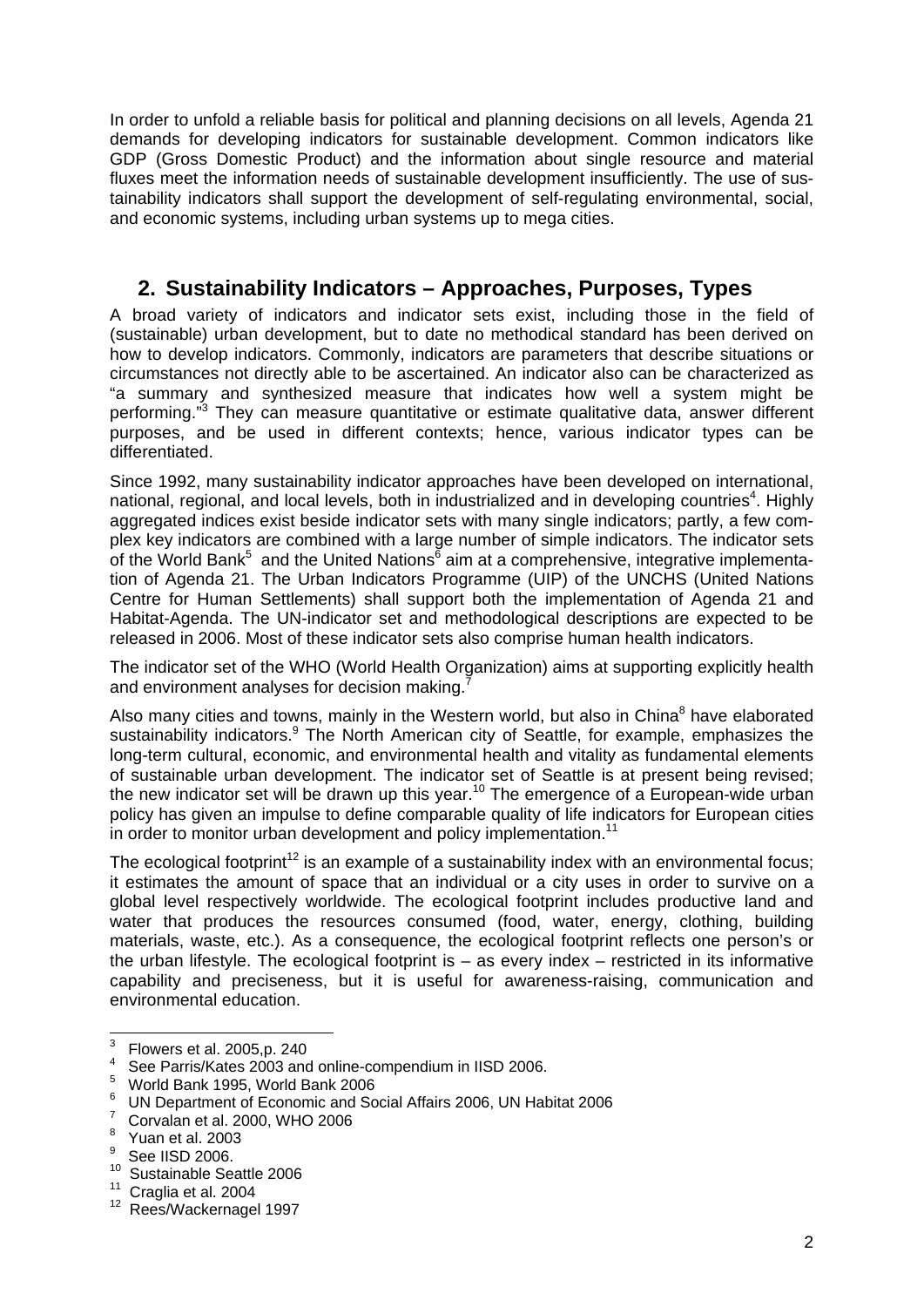Since 1992, one can ascertain a move from one-sector-approaches to comprehensive indicator sets over time. Furthermore, interest groups and the general public have increasingly participated in the elaboration of indicator sets, especially on the local level.

The main purposes of sustainability indicators are for  $13$ :

- ⎯ Understanding sustainability: they are helpful for the identification of relevant issues, for the analysis of current states and future trends as well as for education and informing (or distributing information to) the public.
- ⎯ Supporting decisions: they provide the information base necessary for the definition of objectives and goals and the identification of action requirements. Furthermore, they can be used for benchmarking processes.
- ⎯ Directing: They are relevant for urban decision making and planning, especially for monitoring and evaluation, for assessing performance and for guiding and controlling.
- ⎯ Involving stakeholders and empowerment: sustainability indicators play an important role in the involving of stakeholders; they can serve for communication, participation, for the initiation of discussions and awareness rising. Thus, they can play an important role in community empowerment.<sup>14</sup>
- ⎯ Solving conflicts: Last but not least they can be useful in mediation processes or generally in discussions with differing values.

Different types of sustainability indicators can be distinguished. According to the DPSIRmodel, driving force indicators as well as pressure, state, impact, and response indicators have been derived. Rate indicators describe a change over time; target, goal or steering indicators specify the objectives strived for; performance indicators evaluate the reaction of a political system. Some examples of different indicator types demonstrate the variety of sustainability indicators:

- Driving force indicators: population growth, prosperity level,
- ⎯ State indicators: current air quality, noise level,
- $-$  Pressure indicators:  $CO<sub>2</sub>$  emissions,
- ⎯ Impact indicators: percentage of children suffering from water-borne diseases,
- Response indicators: percentage of cars with catalytic converters,
- Rate indicators: decrease of air quality with time,
- Target / goal indicators: standard for desired air quality,
- ⎯ Steering indicators: desired increase in public transport passengers.

This very short depiction of state of the art of sustainability indicators makes clear that indicator sets differ more than would be justified by differing purposes and political levels. All groups, while developing a sustainability indicator set, are confronted with appreciable methodical problems. This is to ascribe to the fact that an approved and comprehensive indicator theory does not exist to date. The following section will give some methodical hints on how to establish sustainability indicators and implement them in urban decision making.

## **3. Methodical Requirements for Sustainability Indicators**

Sustainability indicators shall refer to the main issues or problems of sustainable development; they shall be integrative by conquering sectoral approaches, thus covering the comprehensive definition of sustainable (urban) development given in section 1. (see figure 1)

 $\overline{\phantom{a}}$ <sup>13</sup> Pastille 2002

<sup>&</sup>lt;sup>14</sup> Fraser et al. 2006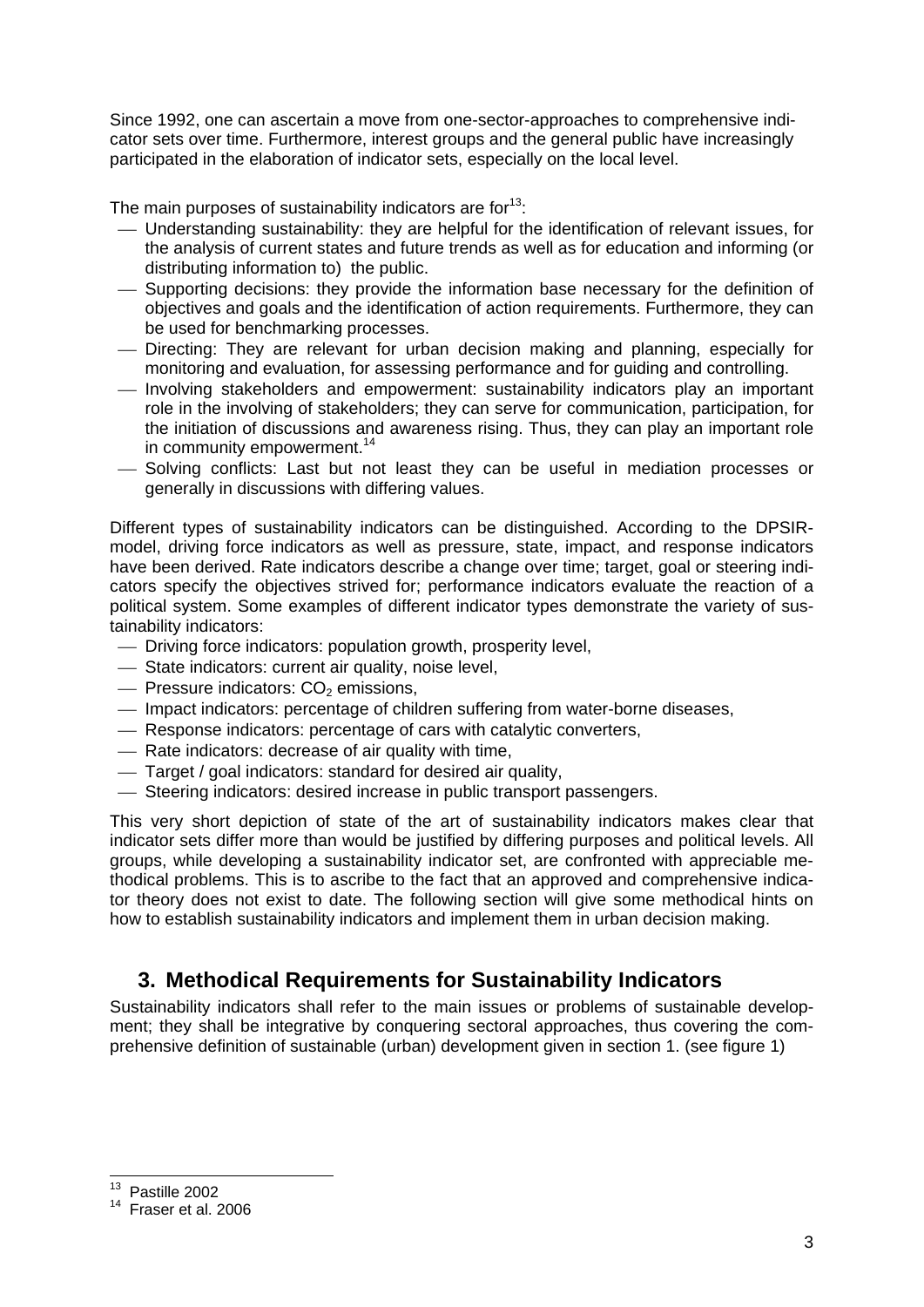

Sustainability indicators shall meet several methodological requirements. Indicators shall be *relevant*, i.e. they should have a clear rationale, and they should be a plausible proxy for the issue in question, i.e. they should represent an adequate image of complex systems. Indicators should have *face validity15* and with respect to composite indicators, *construct validity*. They shall be *specified clearly*, i.e. exclusive without overlaps and doublings, their use shall be *repeatable*, i.e. they shall contrive descriptions of time rows and trends.

The elaboration of indicators as well as their application in political decision making shall happen in a *clear and transparent way*; the indicators themselves as well as their standards of valuation shall be *acceptable* for actors and concerned persons or groups. They shall be *adequate to their envisaged purpose(s)*, and they shall *refer to objectives of sustainable development*. The two last aspects will be explained in the following in more detail.

#### **Adequacy to the envisaged purpose(s)**

1

Indicators are tools*;* therefore, they have to be applicable and adjusted to their envisaged purpose(s). Depending on the intended indicator purpose(s), the required numbers of indicators as well as their complexity levels differ (see fig. 2):

- Sustainability indicators as communication and awareness raising tools for politicians and the general public have to be complex, but intuitively understandable. Their number should be restricted to not more than twenty in order to be captured in political debates.
- Indicators for political steering and control by administration members and well-informed interest groups can go into more detail; their number depends on the issue in question and can go beyond twenty.
- Monitoring and research indicators shall be informative for and understandable by experts and scientists; their degree of aggregation respectively their complexity depend on the prevailing tasks, and also their number is strongly related to the issue in question and can easily exceed twenty indicators.

<sup>15 &</sup>quot;it should likely to measure what it purports to measure", Flowers et al. 2005, p. 242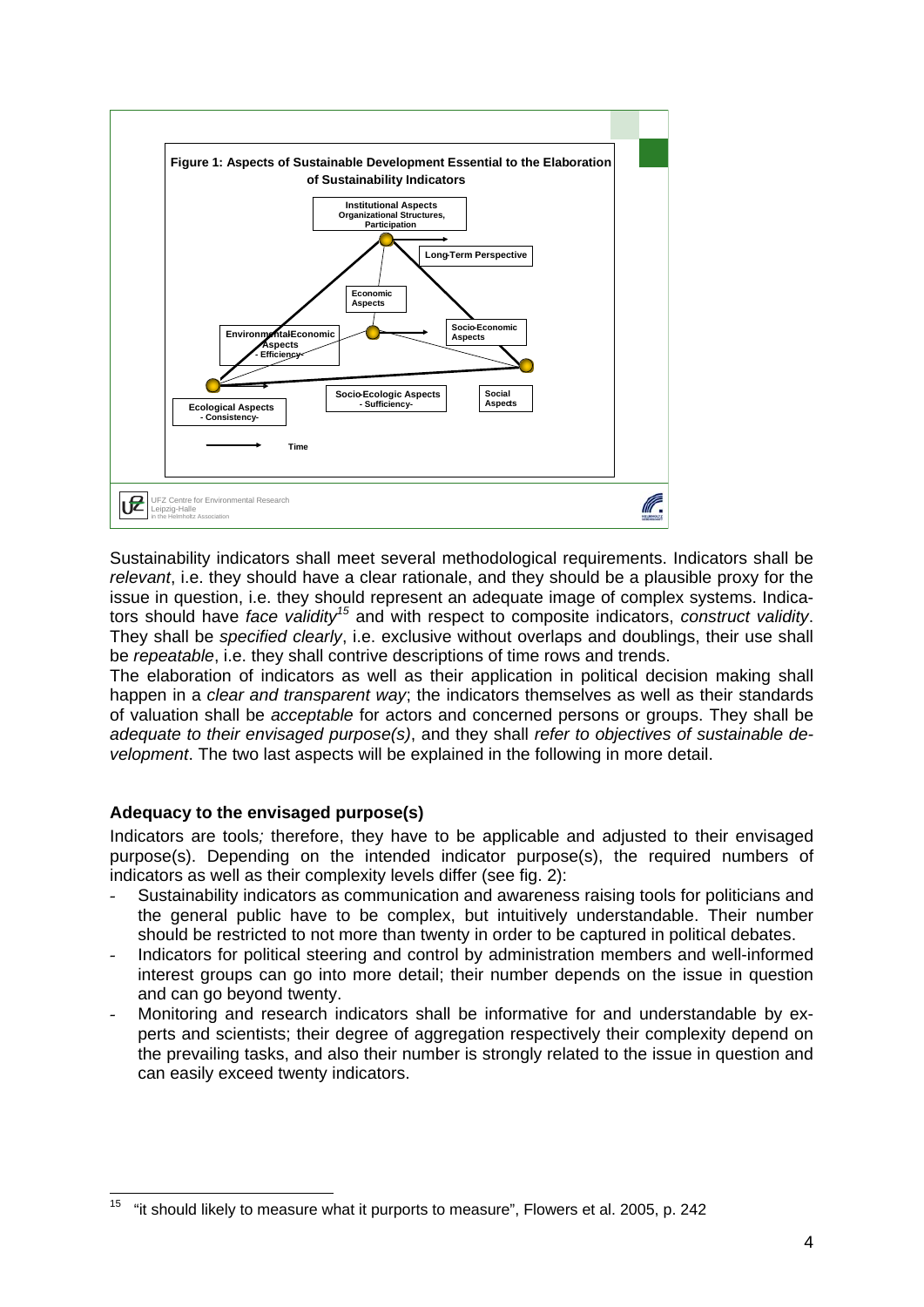

### **Reference to objectives of sustainable development**

Indicators must refer to objectives of sustainable development in order to allow for interpretation of what they indicate. Indicators and objectives must correlate because the objectives will serve as benchmarks for the assessment of to what extent the real situation (analyzed with indicators) meets the envisaged objectives. All objectives shall be represented by the same number of indicators. The objectives shall depict all issues relevant to sustainable development adequately and weigh them equally; all objectives shall have a comparable complexity level.

Two kinds of reference to objectives can be distinguished:

- 1. The indicator allows for making evidence about the direction of a development in the way that the real development approaches the objective or differentiates from it.
- 2. The indicator allows for making evidence about the degree to what extent the envisaged objective could be reached or not.

In order to ensure the compatibility of objectives, indicators and data (indicator values), the German committee of experts for the environment recommends for the elaboration of indicator sets a combination of a top-down-approach with a bottom-up-approach.<sup>16</sup> In a topdown-approach the indicators are derived from objectives of sustainable development; models for the elaboration of indicators shall ensure that the indicator set represents the reality it indicates adequately, balanced and comprehensively.17

The top-down-approach contrives a high expressiveness of the collected data, but it is exposed to the danger of considering only problems already known. Using only a "data driven" bottom-up-approach enlarges the danger of not depicting all aspects of sustainable development comprehensively.

 $\overline{\phantom{a}}$ 

<sup>16</sup> SRU 1994

<sup>&</sup>lt;sup>17</sup> Indicators Task Force 1991, cit. in SRU 1994, p. 87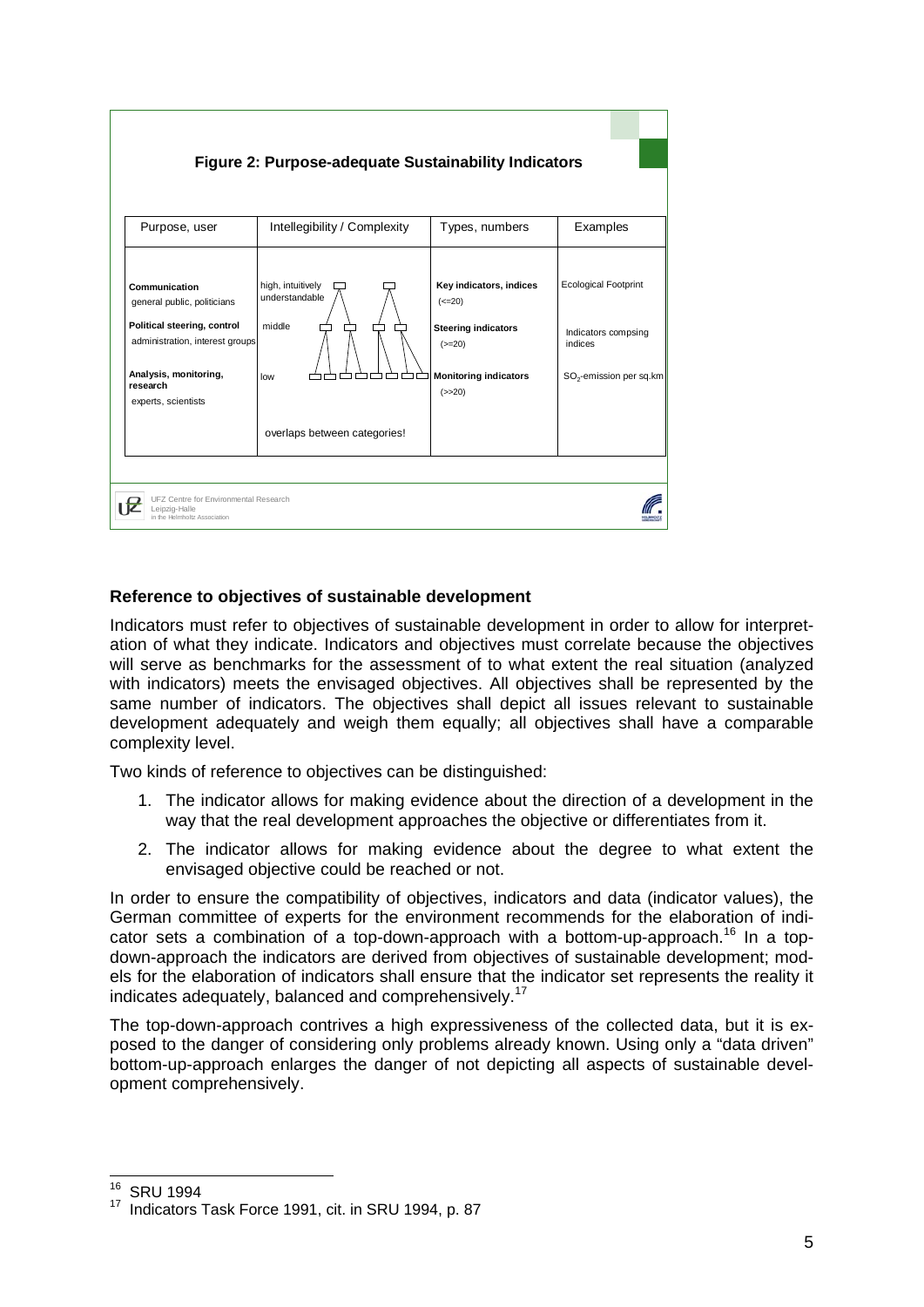The data<sup>18</sup> used have to be reproducible, valid and relevant to the issues in question. Quantified assertions require quantitative data<sup>19</sup>, but not all relevant information is measurable. In order to take important qualitative information into consideration, indicator sets should provide also qualitative statements.

## **4. Steering towards Sustainable Urban Development**

Striving for sustainable development, which encompasses good health conditions, requires modifications of present decision making procedures and instruments<sup>20</sup>. Sustainable urban development requires strategic long-term goals and objectives acceptable for the majority of the urban population. The development goals and objectives should be comprehensive and balanced; they should cover all aspects of sustainable urban development.

In order to allow for assessing and controlling to what extent the envisaged goals could be realized, the urban situation, including health conditions, have to be monitored by sustainability indicators. The former linear model of (urban) development and decision making thus turns into a management cycle, similar to the management cycles of firms and businesses<sup>21</sup> (see fig. 3). Based upon information on local economic, social, environmental and health conditions, the local community shall elaborate guidelines, objectives and strategies for a sustainable urban development. Development strategies, action plans and the formal planning instruments shall help to implement the objectives and prepare the realization of concrete measures and projects. The analysis and regular monitoring of the real urban development with the help of sustainability indicators is a necessary precondition for the evaluation to what extent the real urban development processes equals a sustainable urban development. This evaluation is called "sustainability assessment". The sustainability assessment can help to derive new guidelines and objectives, to redefine strategies and planning instruments, to modify urban development projects as well as the sustainability indicators themselves.

Sustainability indicators have crucial roles in several phases of this decision making model. They deliver information on the economic, social, environmental, and health situation. This information allow for deriving adequate and sound urban development objectives. The indicators are, together with the objectives, decisive elements for the assessment of the real urban development processes.

1

<sup>&</sup>lt;sup>18</sup> The availability of data is crucial for the elaboration and use of an indicator set. Realizing a management system for a sustainable development can require the modification or amendment of existing data sets and information systems. 19 OECD 1994, OECD 1997

<sup>&</sup>lt;sup>20</sup> With respect to urban health: see Lorenz/Garner 1995, pp. 60 f.<br><sup>21</sup> Weiland 2001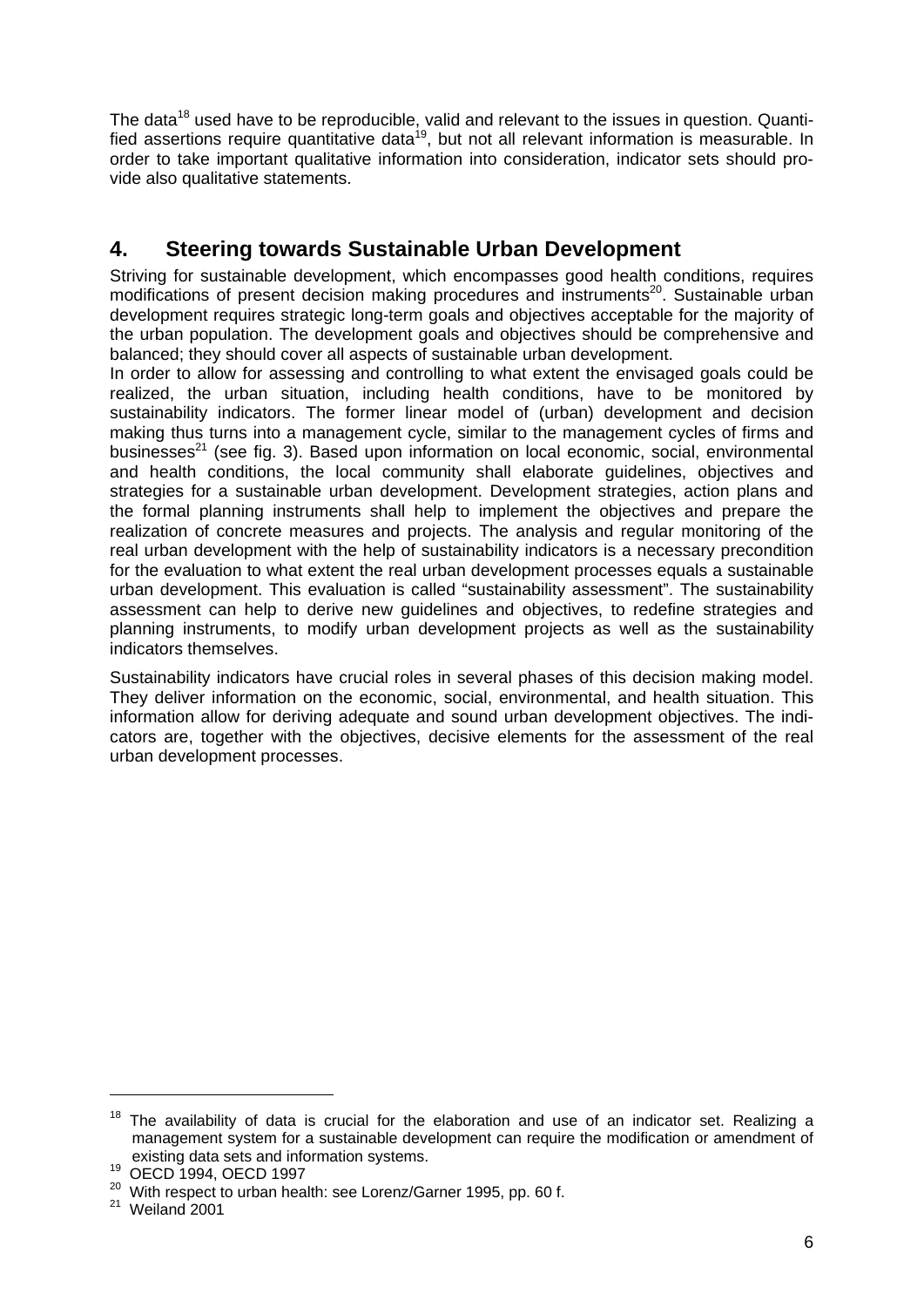

# **5. Conclusions**

The current urbanization processes combined with the worsening of environmental and health conditions especially in the fast growing Asian agglomerations require new steering approaches towards sustainable urban development.

A large variety of sustainability indicator sets exist worldwide with a wide spectrum of purposes on different levels. They often include human health and occasionally quality of life aspects. Despite the lack of a comprehensive theory on sustainability indicators, one can extract several methodical requirements for sustainability indicators and their elaboration process.

Sustainability indicators can be mighty instruments for understanding and communicating urban development; they are helpful for stakeholder participation and empowerment as well as for solving conflicts. But they can only then serve as steering instruments towards sustainable urban development – and only then are they powerful decision support instruments – if the indicators are incorporated into a management cycle, and if their application impinges steering measures and projects towards sustainable urban development. To date, the steering efficacy of sustainability indicators has not yet been analyzed, and a management cycle including a sustainability assessment has not been elaborated. The fast development of Asian agglomerations provides the opportunity and implies the necessity of elaborating effective urban management instruments.

### **6. References**

- Corvalan, C.; Briggs, D.; Zielhuis, G. (eds.) (2000): Decision-Making in Environmental Health - From Evidence to Action. WHO Book Series. E & FN Spon.
- Craglia, M.; Leontidou, L.; Nuvolati, G.; Schweikart, J. (2004): Towards the development of quality of life indicators in the 'digital' city. In: Environment and Planning B.: Planning and Design 2004, 31, pp. 51-64.
- Fraser, E.D.; Dougill, A.J.; Mabee, W.E.; Reed, M.; McAlpine, P. (2006): Bottom up and top down: Analysis of participatory processes for sustainability indicator identification as a